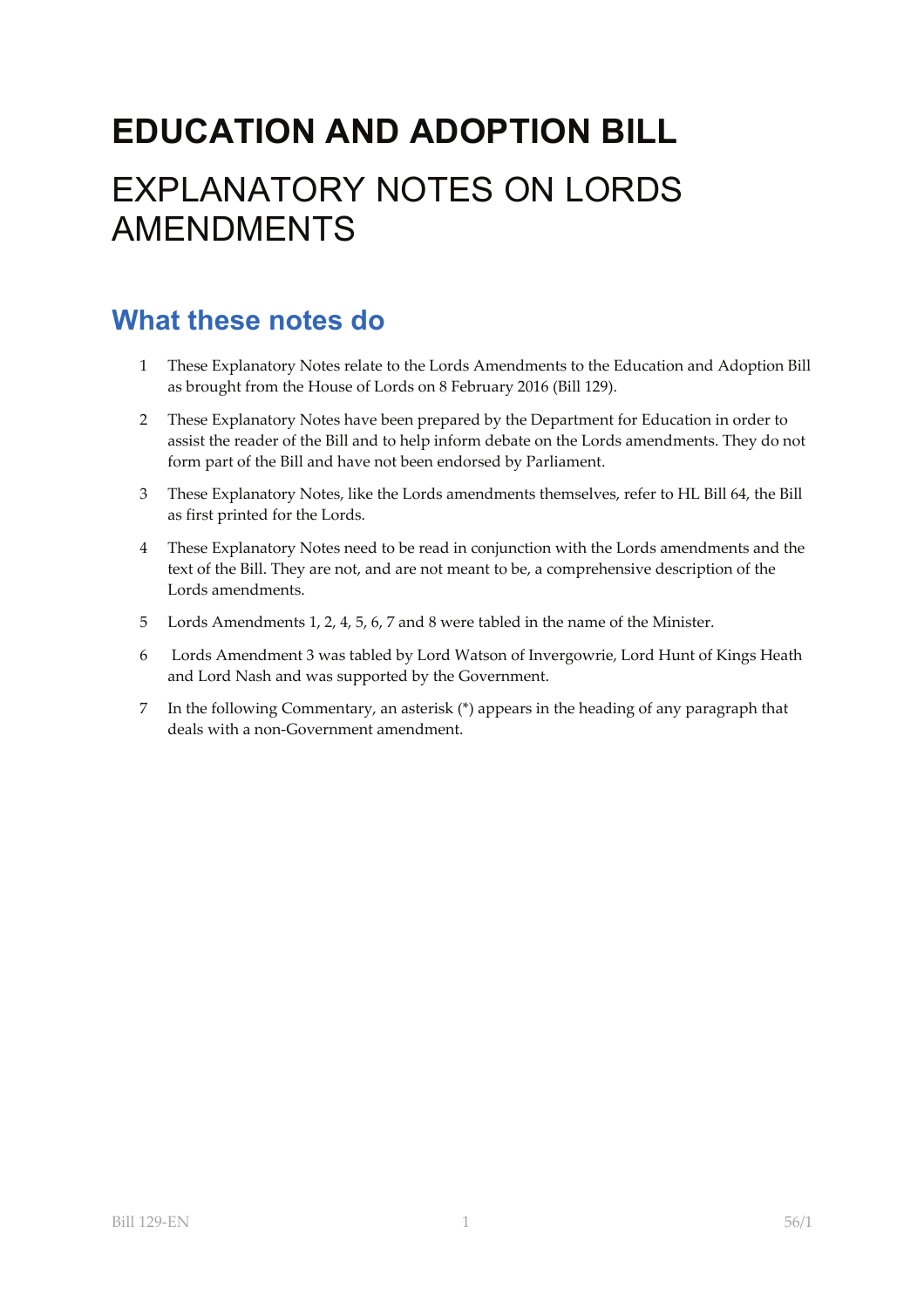## **Commentary on Lords amendments**

## **Lords Amendments to Clause 1: Coasting schools**

Lords Amendments 1, 2, \*3, 4 and 5

- 8 Lords Amendment 1 would provide that a coasting school is eligible for intervention if the Secretary of State has notified the school that it is coasting. It removes the previous reference to a school that the Secretary of State "considers" to be coasting.
- 9 Lords Amendment 2 would allow the Secretary of State, through regulations, to disapply the coasting definition from certain types of schools, for example maintained nursery schools.
- 10 Lords Amendment 3 would provide that the Secretary of State must define in regulations what "coasting" means.
- 11 Lords Amendment 4 is consequential to 1 and is a technical change to ensure the correct cross reference.
- 12 Lords Amendment 5 would require that the coasting regulations are subject to the affirmative procedure the first time they are laid.

### **Lords Amendment to Clause 3: Other warning notices**

#### Lords Amendment 6

13 Lords Amendment 6 would make two consequential amendments to section 69B of the Education and Inspections Act 2006. These amendments are a consequence of the amendment of section 60A of the Education and Inspections Act 2006 by clause 3 of the Bill which removes the procedure by which a governing body may make representations to the local authority against a teachersʹ pay and conditions warning notice and changes the reference to the definition of "compliance period", which is now given at section 60A (1)(b) rather than 60A (10) of the 2006 Act.

### **Lords Amendments after Clause 12: Power to revoke Academy orders**

#### Lords Amendment 7

14 Lords Amendment 7 would insert a new clause requiring that once an academy sponsor has been identified to take over a school that is eligible for intervention, the sponsor must communicate to parents information about their plans to improve the school, before the school is converted into a sponsored academy.

#### Lords Amendment 8

- 15 Lords Amendment 8 would insert a new clause to provide that all funding agreements for Academies and free schools made after the clause comes into effect must include termination provisions around failing and coasting schools which are broadly in line with those in the current model funding agreement. Where an academy or free school [other than a 16 – 19 Academy] with a funding agreement entered into before the new clause comes into effect is judged inadequate by Ofsted or meets the coasting definition, their funding agreement will be read as having provisions around failing and coasting schools which are broadly in line with those in the current model funding agreement.
- 16 In practice, the provision for failing academies would give the Secretary of State consistent powers to terminate existing funding agreements where necessary enabling the academy to

These Explanatory Notes relate to the Lords Amendments to the Education and Adoption Bill as brought from the House of Lords on 8 February (Bill 129)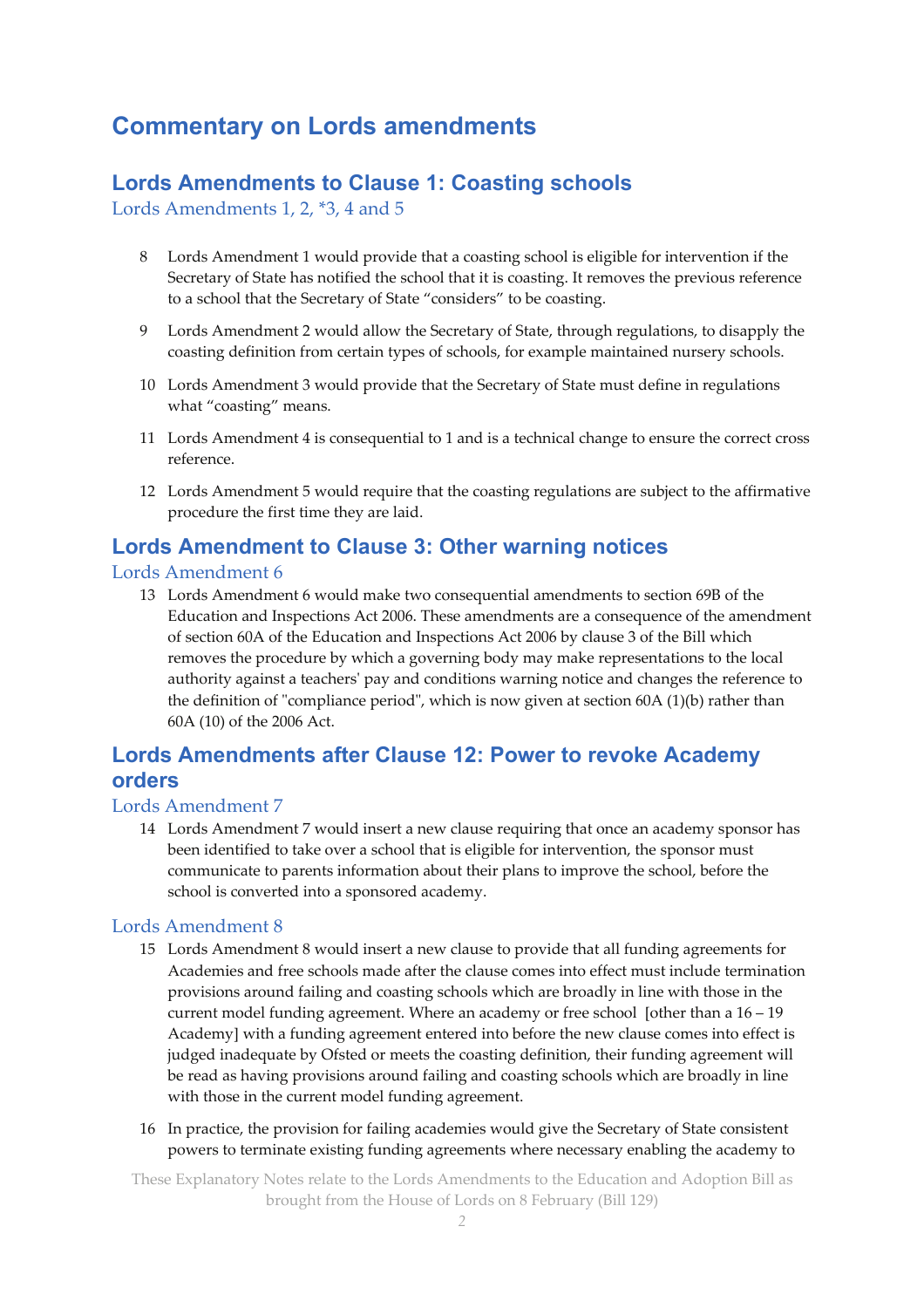be moved to a new sponsor. The provision for coasting academies, would apply the same coasting definition to academies as defined in regulations for maintained schools. It would also allow the Secretary of State to ultimately terminate the funding agreement of a coasting academy and bring in a new sponsor where the school does not demonstrate sufficient capacity to improve.

17 The provisions would apply to existing and future academies and free schools. The amendment also provides the Secretary of State with the power to exclude certain type of academies from the coasting provisions through regulations.